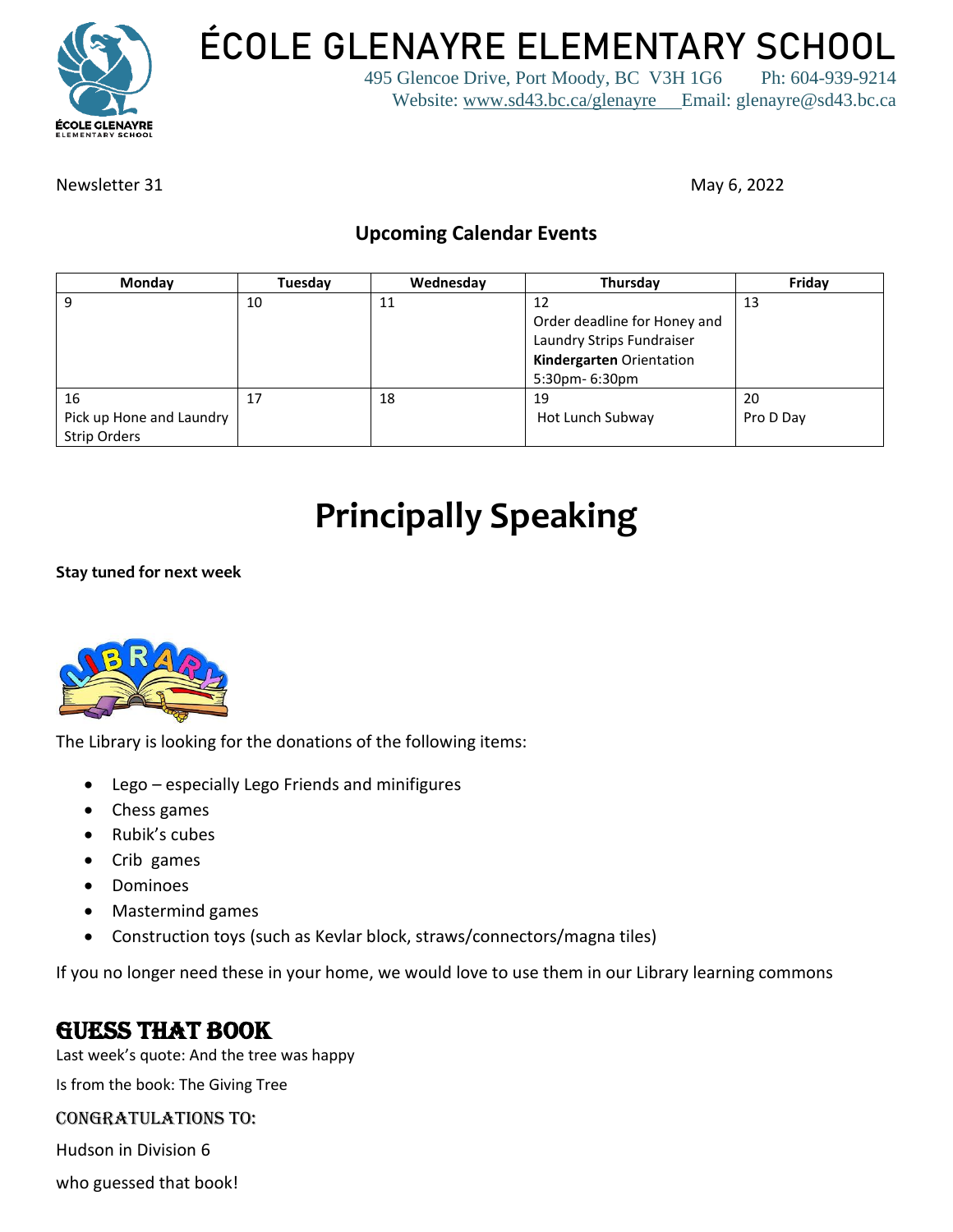

Welcome to the Counsellor's Corner, your place for resources, upcoming events/workshops and weekly mindful moments (short activities to do at home to foster mental health).

Mindful Moment National Child and Youth Mental Health Day Saturday, May 7<sup>th</sup> is National Child and Youth Mental Health Day.

See the link below for some activities and resources courtesy of Family Smart <https://may7icare.ca/>

Events **Stay Tuned for More Information** Questions? Comments? Concerns? Observations? Do not hesitate to contact me. Natalia Kubiak, RCC [nkubiak@sd43.bc.ca](mailto:nkubiak@sd43.bc.ca)





#### We need a NEW PAC PRESIDENT!

Without a PAC Executive TEAM, our PAC cannot go forward which means loss of fundraising, grants and events. We need to have our executive team voted in at the AGM on June 13th in order to apply for our gaming grant.

#### **PAC President** (5-10 hours per month)

- Organizes and chairs PAC meetings, including setting dates and agenda based on input from PAC Executive, parent members and Principal. Ensures quorum is achieved.
- Reads all material sent to the PAC and distributes information to its members.
- Acts as the official spokesperson and representative for the PAC, always acting on behalf of the majority of members and not personally
- Communicates with parents & the school regarding events (via FB, Instagram, email, web)
- This position is a signing officer
- Great way to get involved in the school and make an impact in your child's school experience
- All past event instructions are in binders and saved in our Glenayre Google Drive

We are also looking for a new ONLINE MUNCHALUNCH COORDINATOR- this position is done all at home and uses our Munchalunch site.

Please reach out to the glenayrepac@gmail.com for more information

#### **HOT LUNCH- SUBWAY Thursday, May 19, 2022**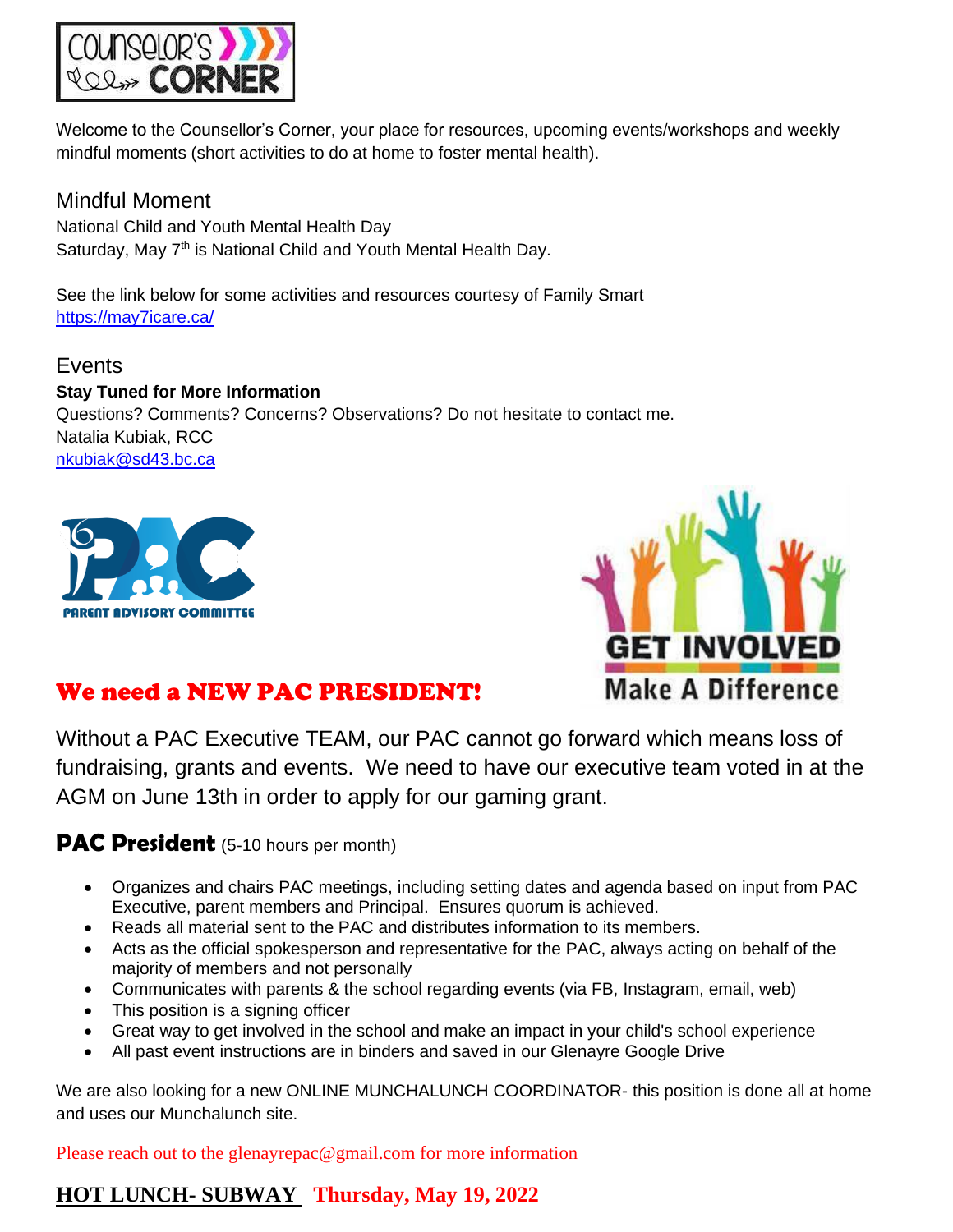We are changing up our Hot Lunch this month and going with SUBWAY!

Go To<https://munchalunch.com/login.aspx> to put in your order for our May 19th SUBWAY LUNCH

#### **SCHOOL CASH ONLINE**

**\***one more week to order, see flyers in attachments

Honeybee Centre & Eco Living Club Laundry Strips have joined together for our PAC

\*Both these companies are families that are from our Glenayre Community\*

#### **Order online from Friday, April 29- Thursday May 12, 2021** at

<https://sd43.schoolcashonline.com/Home/SignIn>

Order pick up will be at school in the undercover area on **Monday**, May 16th 8:15-8:50am or 2:30-3:15pm for both Honey and Laundry Strips. For any questions, email glenayrepac@gmail.com

#### **Honeybee Centre Honey Fundraiser**

Enjoy delicious local honey and support Glenayre!

Honeybee Centre produces "Hive-to-Table" honey, which means they handle every step of the process from beekeeping, collection, extraction to bottling. All of these honey varieties are unpasteurized to ensure the healthy properties of the honey are maintained.



Order any three jars and receive a FREE package of 15 honeystix!

**Clover: \$10 - 500gm Cinnamon: in Honey - \$12 - 500gm Wildflower: \$12.50 - 500gm**

#### **Eco Living Club Laundry Strips- 30% of every purchase back to the Glenayre PAC!!**

Our certified hypoallergenic and zero waste laundry detergent sheet is ultraconcentrated & 100% biodegradable. We have both scented and unscented that can be used in hot or cold water. It's great for hand washing and regular / he machines. Simply tear off a strip and pop it in the drum with your clothes. It'll dissolve and do an amazing job of washing your garments and linens.



>> Zero Waste, Cruelty Free, HE Friendly, Biodegradable, Hot + Cold Washing, Hypoallergenic, Eco Friendly, Paraben

Learn more: [EcoLivingClub.com](https://ecolivingclub.com/)

**40 Loads: \$16.99 (1 Envelope) 80 Loads: \$33.98 (2 Envelopes) 120 Loads: \$48.99 (3 Envelopes) 240 Loads: \$93.99 (6 Envelopes) 400 Loads: \$149.99 (10 Envelopes)**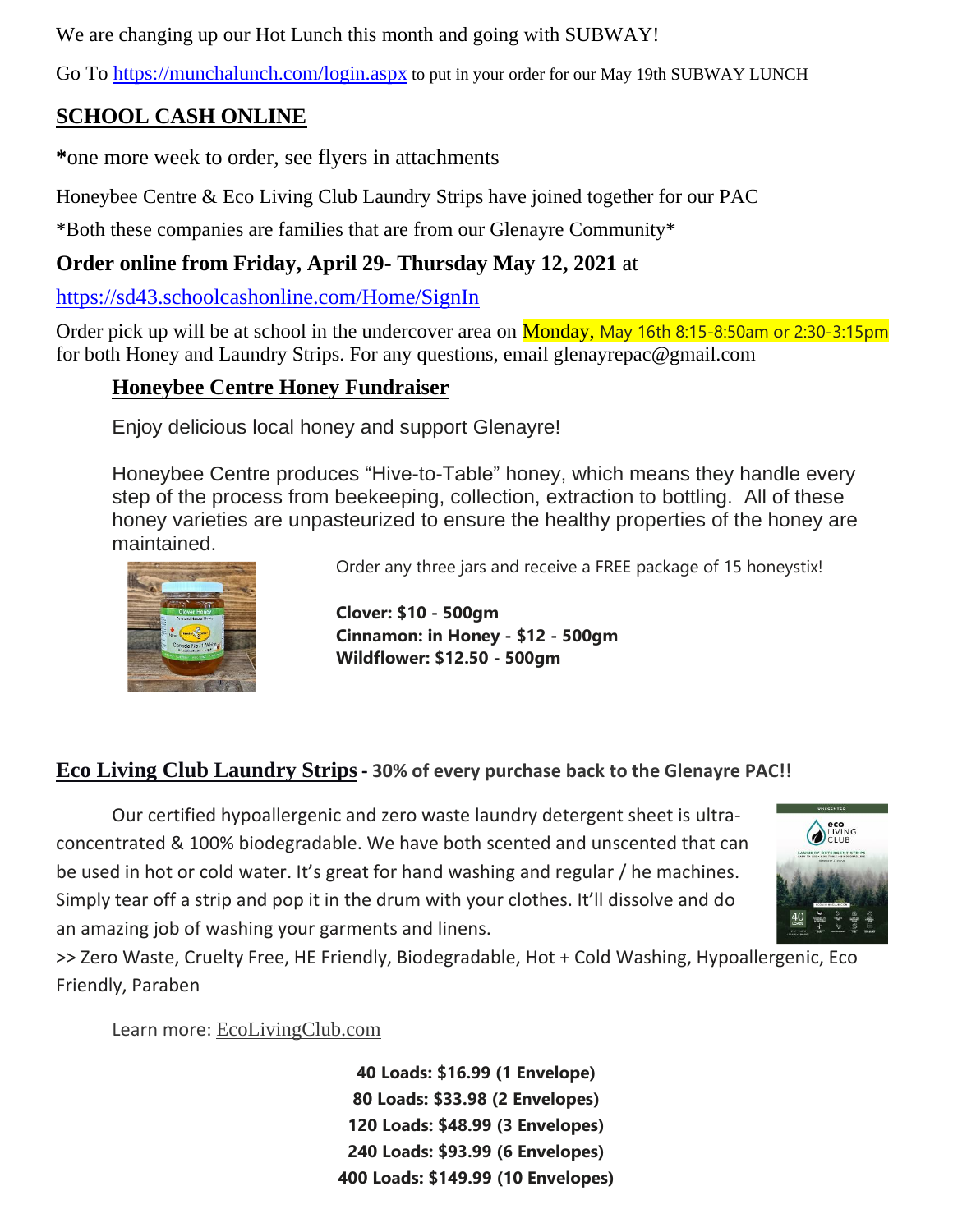#### **BIKE TO SCHOOL WEEK - MAY 30 TO JUNE 3**

With improving weather, active transportation is increasing. Please be aware that Glencoe Drive is a designated bike route with special signage and rules. The attachment Glencoe Drive Bike Route provides more detailed information on those rules and has been reviewed by the Port Moody Police for accuracy.

To encourage active transportation Glenayre has registered for Bike to School Week - an annual celebration where we encourage students of all ages to bike, roll, or walk to school. More details about related events and activities will be forthcoming in future newsletters. If you want to help out please email [glenayrepac@gmail.com](mailto:glenayrepac@gmail.com)

#### **SPRING CARNIVAL**

#### **Thursday, May 26th from 2:45-7 pm**

Keep an eye out for an email that will ask for you to help with volunteering! This event can only happen if we have each family volunteer at least 1 time. Thank you.

#### **PAC MEETING**

Minutes in attachment from the last PAC meeting

FINAL AGM PAC Meeting will be on **Monday, JUNE 13, 2022 at 7:15pm** 

#### **IN THE LIBRARY ! Last one of the YEAR!**

#### **SOCIAL MEDIA**

Best way to stay up-to-date with PAC information is to follow us on either Facebook or Instagram.

Please "LIKE" our **FACEBOOK** page at **https://www.facebook.com/glenayrepac** in order to receive all the latest event notifications.

On *INSTAGRAM* follow us at**: @glenayrepac**

**If you have any questions on how you can get involved or questions/concerns related to PAC News, please reach out to us by email at glenayrepac@gmail.com**

### **Attachments**

- **31.1** PAC Meeting minutes
- **31.2** City of Port Moody Afterschool Programs
- **31.3** Glencoe Bike Route
- **31.4** Honey Fundraiser
- **31.5** Laundry Strip Fundraiser